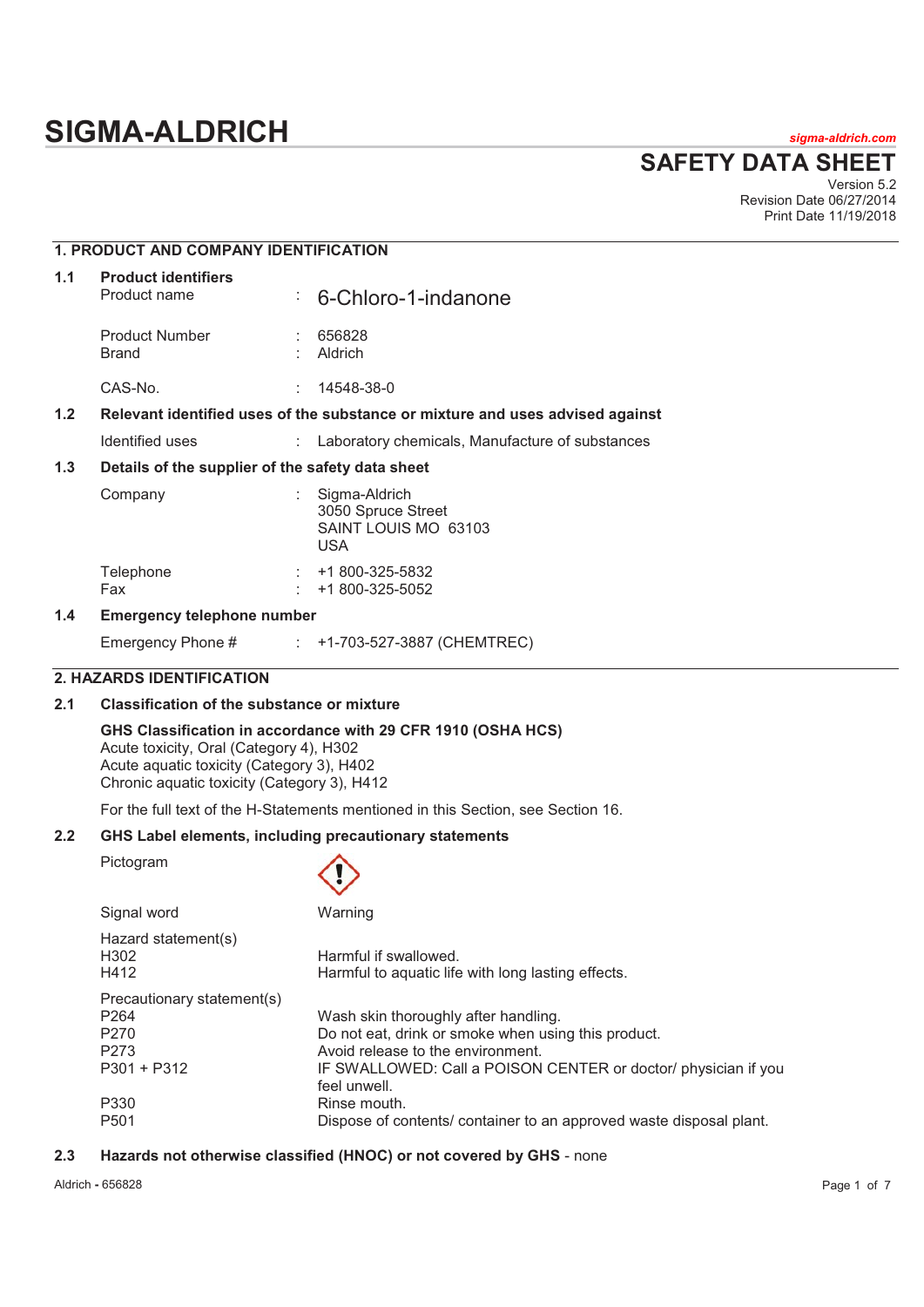#### **3. COMPOSITION/INFORMATION ON INGREDIENTS**

#### **3.1 Substances**

| Formula          | $\therefore$ C <sub>9</sub> H <sub>7</sub> CIO |
|------------------|------------------------------------------------|
| Molecular Weight | $: 166.60$ g/mol                               |
| CAS-No.          | $: 14548-38-0$                                 |

#### **Hazardous components**

| Component           | Classification                                                         | Concentration |
|---------------------|------------------------------------------------------------------------|---------------|
| 6-Chloro-1-indanone |                                                                        |               |
|                     | Acute Tox. 4; Aquatic Acute 3;   -<br>Aquatic Chronic 3; H302,<br>H412 |               |

For the full text of the H-Statements mentioned in this Section, see Section 16.

#### **4. FIRST AID MEASURES**

#### **4.1 Description of first aid measures**

#### **General advice**

Consult a physician. Show this safety data sheet to the doctor in attendance.Move out of dangerous area.

#### **If inhaled**

If breathed in, move person into fresh air. If not breathing, give artificial respiration. Consult a physician.

#### **In case of skin contact**

Wash off with soap and plenty of water. Consult a physician.

#### **In case of eye contact**

Flush eyes with water as a precaution.

#### **If swallowed**

Never give anything by mouth to an unconscious person. Rinse mouth with water. Consult a physician.

#### **4.2 Most important symptoms and effects, both acute and delayed**

The most important known symptoms and effects are described in the labelling (see section 2.2) and/or in section 11

**4.3 Indication of any immediate medical attention and special treatment needed**  no data available

#### **5. FIREFIGHTING MEASURES**

#### **5.1 Extinguishing media**

#### **Suitable extinguishing media**

Use water spray, alcohol-resistant foam, dry chemical or carbon dioxide.

**5.2 Special hazards arising from the substance or mixture**  Carbon oxides, Hydrogen chloride gas

#### **5.3 Advice for firefighters**  Wear self contained breathing apparatus for fire fighting if necessary.

**5.4 Further information**  no data available

#### **6. ACCIDENTAL RELEASE MEASURES**

#### **6.1 Personal precautions, protective equipment and emergency procedures**

Use personal protective equipment. Avoid dust formation. Avoid breathing vapours, mist or gas. Ensure adequate ventilation. Avoid breathing dust.

For personal protection see section 8.

#### **6.2 Environmental precautions**  Prevent further leakage or spillage if safe to do so. Do not let product enter drains. Discharge into the environment must be avoided.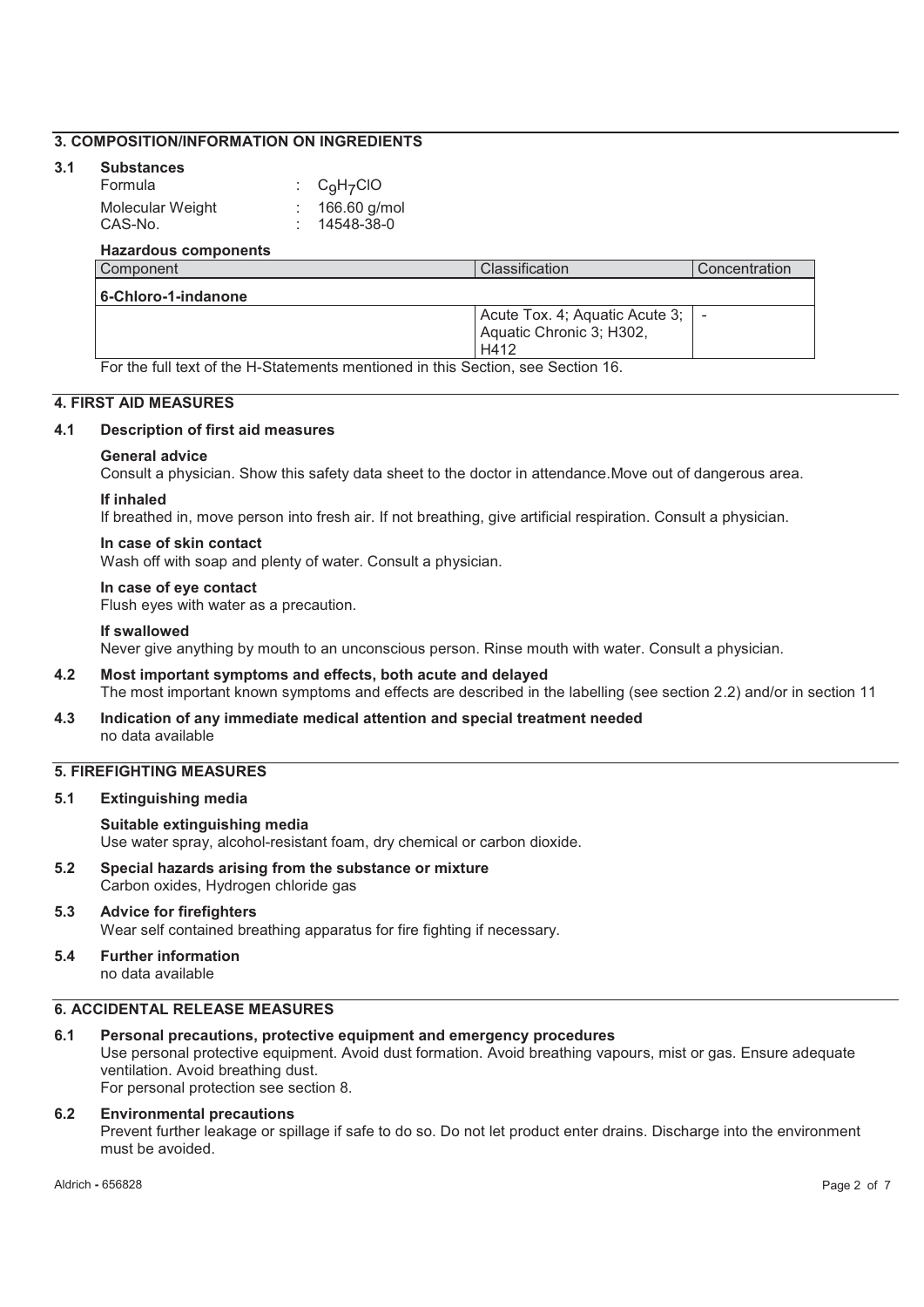#### **6.3 Methods and materials for containment and cleaning up**

Pick up and arrange disposal without creating dust. Sweep up and shovel. Keep in suitable, closed containers for disposal.

**6.4 Reference to other sections** 

For disposal see section 13.

#### **7. HANDLING AND STORAGE**

#### **7.1 Precautions for safe handling**

Avoid contact with skin and eyes. Avoid formation of dust and aerosols. Provide appropriate exhaust ventilation at places where dust is formed.Normal measures for preventive fire protection. For precautions see section 2.2.

**7.2 Conditions for safe storage, including any incompatibilities**  Keep container tightly closed in a dry and well-ventilated place.

#### **7.3 Specific end use(s)**

Apart from the uses mentioned in section 1.2 no other specific uses are stipulated

#### **8. EXPOSURE CONTROLS/PERSONAL PROTECTION**

#### **8.1 Control parameters**

#### **Components with workplace control parameters**  Contains no substances with occupational exposure limit values.

#### **8.2 Exposure controls**

#### **Appropriate engineering controls**

Handle in accordance with good industrial hygiene and safety practice. Wash hands before breaks and at the end of workday.

#### **Personal protective equipment**

#### **Eye/face protection**

Safety glasses with side-shields conforming to EN166 Use equipment for eye protection tested and approved under appropriate government standards such as NIOSH (US) or EN 166(EU).

#### **Skin protection**

Handle with gloves. Gloves must be inspected prior to use. Use proper glove removal technique (without touching glove's outer surface) to avoid skin contact with this product. Dispose of contaminated gloves after use in accordance with applicable laws and good laboratory practices. Wash and dry hands.

#### **Body Protection**

Complete suit protecting against chemicals, The type of protective equipment must be selected according to the concentration and amount of the dangerous substance at the specific workplace.

#### **Respiratory protection**

For nuisance exposures use type P95 (US) or type P1 (EU EN 143) particle respirator.For higher level protection use type OV/AG/P99 (US) or type ABEK-P2 (EU EN 143) respirator cartridges. Use respirators and components tested and approved under appropriate government standards such as NIOSH (US) or CEN (EU).

#### **Control of environmental exposure**

Prevent further leakage or spillage if safe to do so. Do not let product enter drains. Discharge into the environment must be avoided.

#### **9. PHYSICAL AND CHEMICAL PROPERTIES**

#### **9.1 Information on basic physical and chemical properties**

- a) Appearance Form: solid
- b) Odour no data available
- c) Odour Threshold no data available
- d) pH no data available
- e) Melting point/freezing Melting point/range: 71 79 °C (160 174 °F)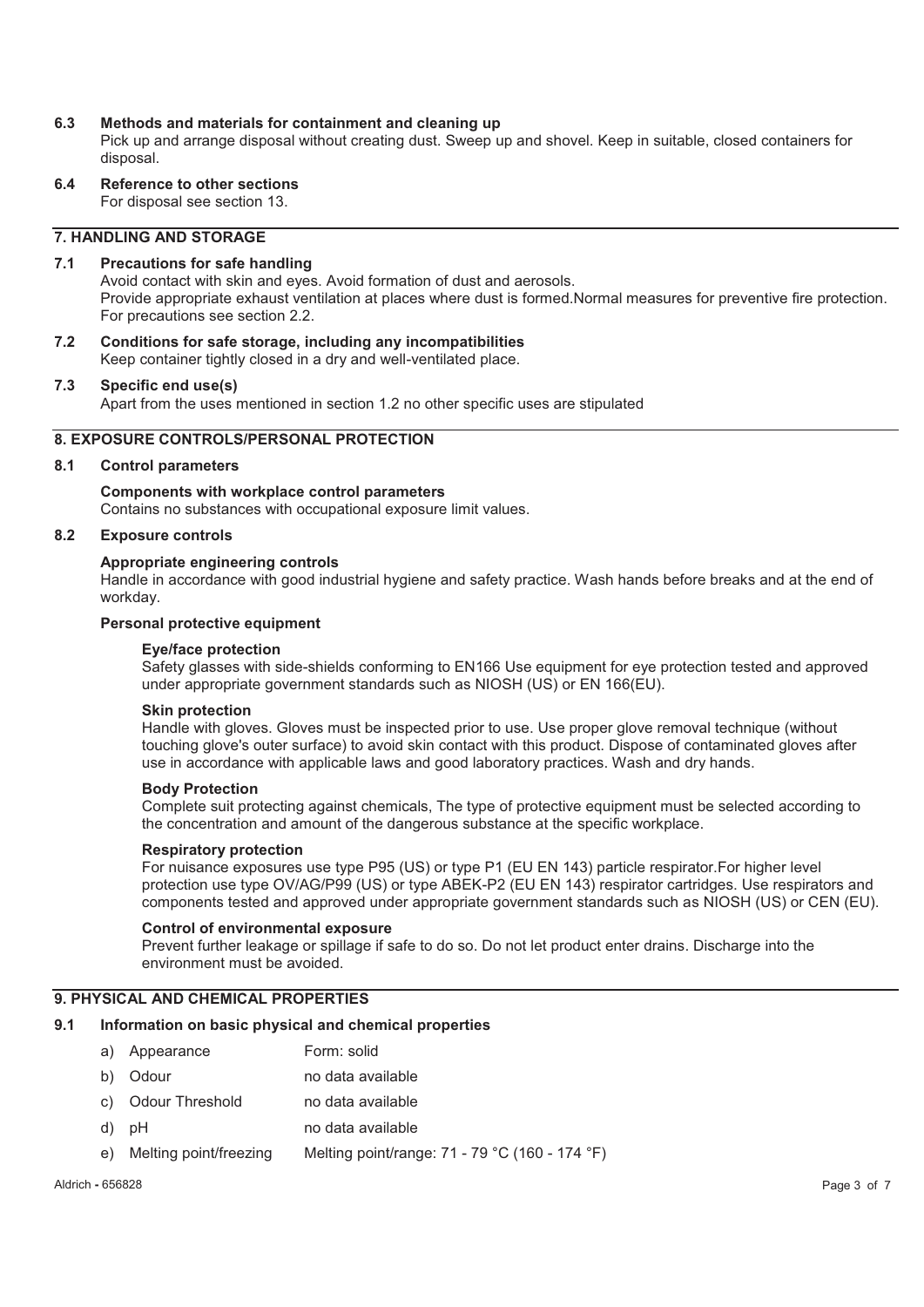point

|     | f)      | Initial boiling point and<br>boiling range         | no data available |
|-----|---------|----------------------------------------------------|-------------------|
|     | g)      | Flash point                                        | no data available |
|     | h)      | Evapouration rate                                  | no data available |
|     | i)      | Flammability (solid, gas)                          | no data available |
|     | j)      | Upper/lower<br>flammability or<br>explosive limits | no data available |
|     | k)      | Vapour pressure                                    | no data available |
|     | $\vert$ | Vapour density                                     | no data available |
|     | m)      | Relative density                                   | no data available |
|     | n)      | Water solubility                                   | no data available |
|     | O)      | Partition coefficient: n-<br>octanol/water         | log Pow: 2.412    |
|     | p)      | Auto-ignition<br>temperature                       | no data available |
|     | q)      | Decomposition<br>temperature                       | no data available |
|     | r)      | Viscosity                                          | no data available |
|     | s)      | <b>Explosive properties</b>                        | no data available |
|     | t)      | Oxidizing properties                               | no data available |
| 9.2 |         | <b>Other safety information</b>                    |                   |

no data available

#### **10. STABILITY AND REACTIVITY**

#### **10.1 Reactivity**

no data available

- **10.2 Chemical stability**  Stable under recommended storage conditions.
- **10.3 Possibility of hazardous reactions**  no data available
- **10.4 Conditions to avoid**  no data available
- **10.5 Incompatible materials**  Strong oxidizing agents
- **10.6 Hazardous decomposition products**  Other decomposition products - no data available In the event of fire: see section 5

## **11. TOXICOLOGICAL INFORMATION**

#### **11.1 Information on toxicological effects**

#### **Acute toxicity**  no data available

Inhalation: no data available

- Dermal: no data available
- no data available

Aldrich **-** 656828 Page 4 of 7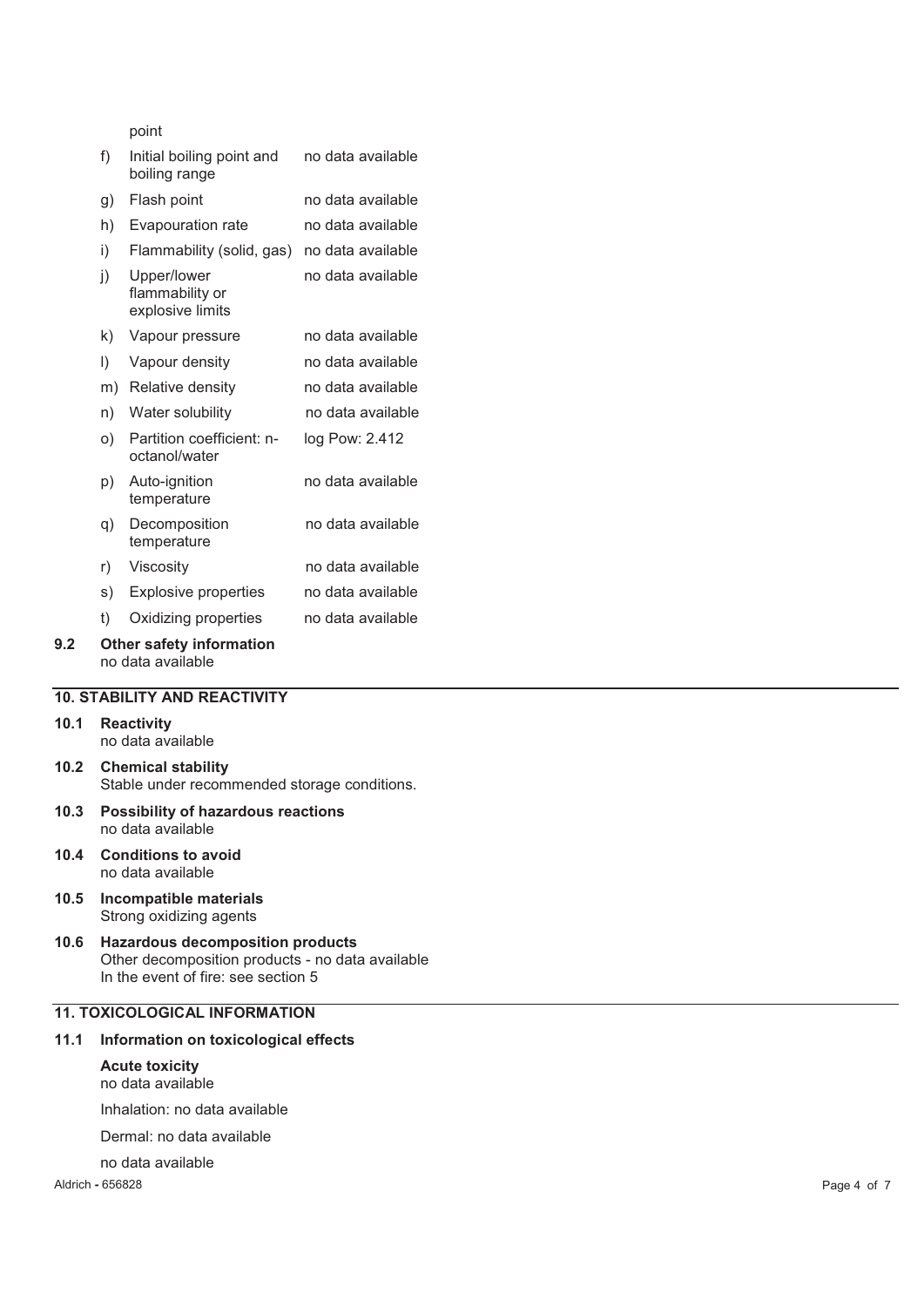#### **Skin corrosion/irritation**

no data available

#### **Serious eye damage/eye irritation**  no data available

**Respiratory or skin sensitisation**  no data available

# **Germ cell mutagenicity**

no data available

#### **Carcinogenicity**

- IARC: No component of this product present at levels greater than or equal to 0.1% is identified as probable, possible or confirmed human carcinogen by IARC.
- ACGIH: No component of this product present at levels greater than or equal to 0.1% is identified as a carcinogen or potential carcinogen by ACGIH.
- NTP: No component of this product present at levels greater than or equal to 0.1% is identified as a known or anticipated carcinogen by NTP.
- OSHA: No component of this product present at levels greater than or equal to 0.1% is identified as a carcinogen or potential carcinogen by OSHA.

#### **Reproductive toxicity**

no data available

#### no data available

#### **Specific target organ toxicity - single exposure**  no data available

**Specific target organ toxicity - repeated exposure**  no data available

#### **Aspiration hazard**  no data available

#### **Additional Information**

RTECS: Not available

To the best of our knowledge, the chemical, physical, and toxicological properties have not been thoroughly investigated.

#### **12. ECOLOGICAL INFORMATION**

#### **12.1 Toxicity**

Toxicity to fish LC50 - Pimephales promelas (fathead minnow) - 24.2 mg/l - 96 h

- **12.2 Persistence and degradability**  no data available
- **12.3 Bioaccumulative potential**  no data available
- **12.4 Mobility in soil**  no data available

# **12.5 Results of PBT and vPvB assessment**

PBT/vPvB assessment not available as chemical safety assessment not required/not conducted

#### **12.6 Other adverse effects**

An environmental hazard cannot be excluded in the event of unprofessional handling or disposal. Harmful to aquatic life.

no data available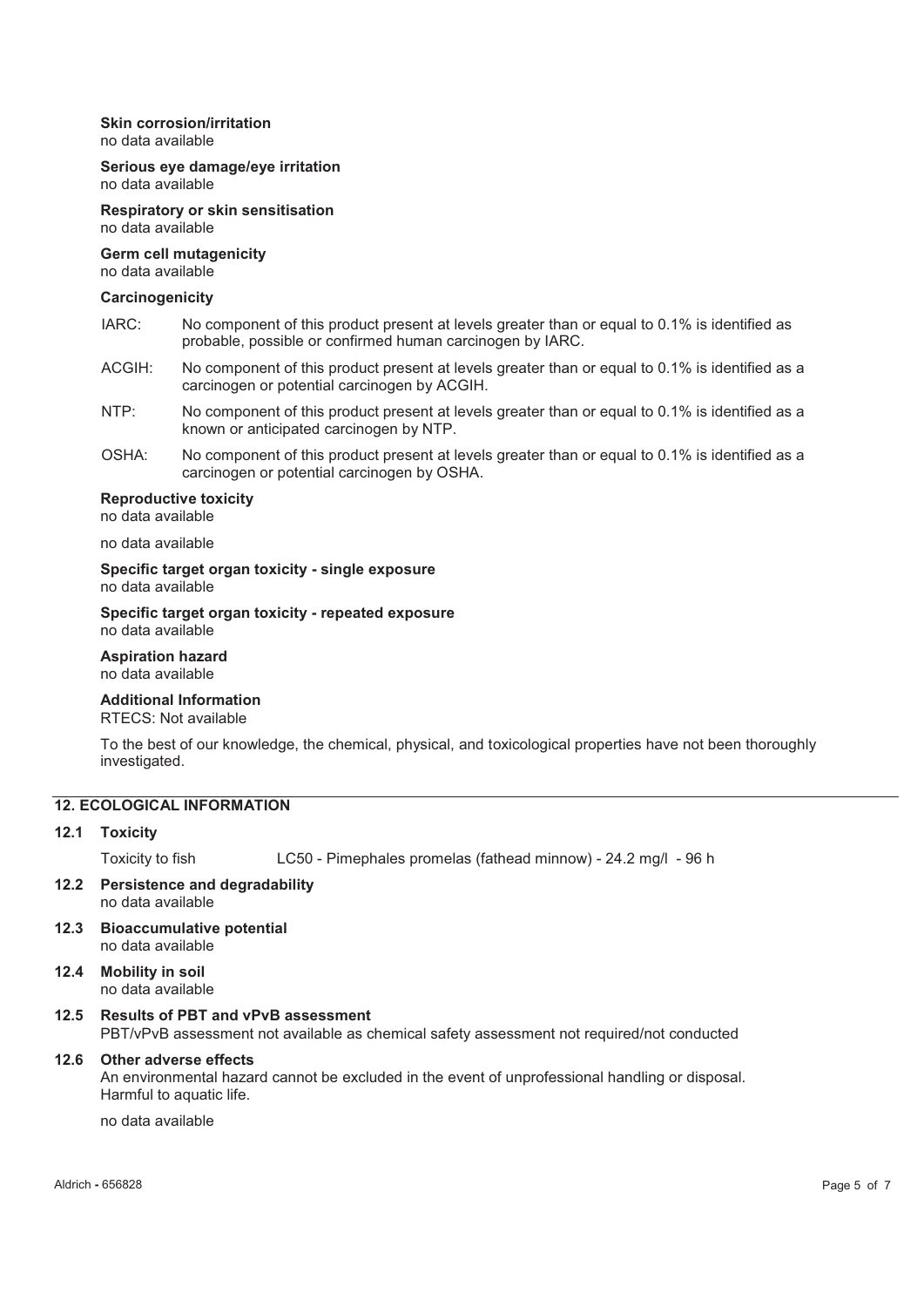#### **13. DISPOSAL CONSIDERATIONS**

### **13.1 Waste treatment methods**

### **Product**

Offer surplus and non-recyclable solutions to a licensed disposal company. Contact a licensed professional waste disposal service to dispose of this material. Dissolve or mix the material with a combustible solvent and burn in a chemical incinerator equipped with an afterburner and scrubber.

#### **Contaminated packaging**

Dispose of as unused product.

#### **14. TRANSPORT INFORMATION**

#### **DOT (US)**

Not dangerous goods

#### **IMDG**

Not dangerous goods

#### **IATA**

Not dangerous goods

#### **15. REGULATORY INFORMATION**

#### **SARA 302 Components**

SARA 302: No chemicals in this material are subject to the reporting requirements of SARA Title III, Section 302.

#### **SARA 313 Components**

SARA 313: This material does not contain any chemical components with known CAS numbers that exceed the threshold (De Minimis) reporting levels established by SARA Title III, Section 313.

#### **SARA 311/312 Hazards**

Acute Health Hazard

# **Massachusetts Right To Know Components**

No components are subject to the Massachusetts Right to Know Act.

#### **Pennsylvania Right To Know Components**

| <u>E CHIISTIVALIIA INGIN TO INION OOIIIDOIICHIS</u> | CAS-No.    | <b>Revision Date</b> |
|-----------------------------------------------------|------------|----------------------|
| 6-Chloro-1-indanone                                 | 14548-38-0 |                      |
| <b>New Jersey Right To Know Components</b>          |            |                      |
|                                                     | CAS-No.    | <b>Revision Date</b> |
| 6-Chloro-1-indanone                                 | 14548-38-0 |                      |

#### **California Prop. 65 Components**

This product does not contain any chemicals known to State of California to cause cancer, birth defects, or any other reproductive harm.

#### **16. OTHER INFORMATION**

#### **Full text of H-Statements referred to under sections 2 and 3.**

| Acute Tox.<br><b>Aquatic Acute</b><br><b>Aquatic Chronic</b><br>H302<br>H402 | Acute toxicity<br>Acute aquatic toxicity<br>Chronic aquatic toxicity<br>Harmful if swallowed.<br>Harmful to aquatic life. |
|------------------------------------------------------------------------------|---------------------------------------------------------------------------------------------------------------------------|
| <b>HMIS Rating</b><br>Health hazard:<br>Chronic Health Hazard:               | 1                                                                                                                         |
| Flammability:                                                                |                                                                                                                           |